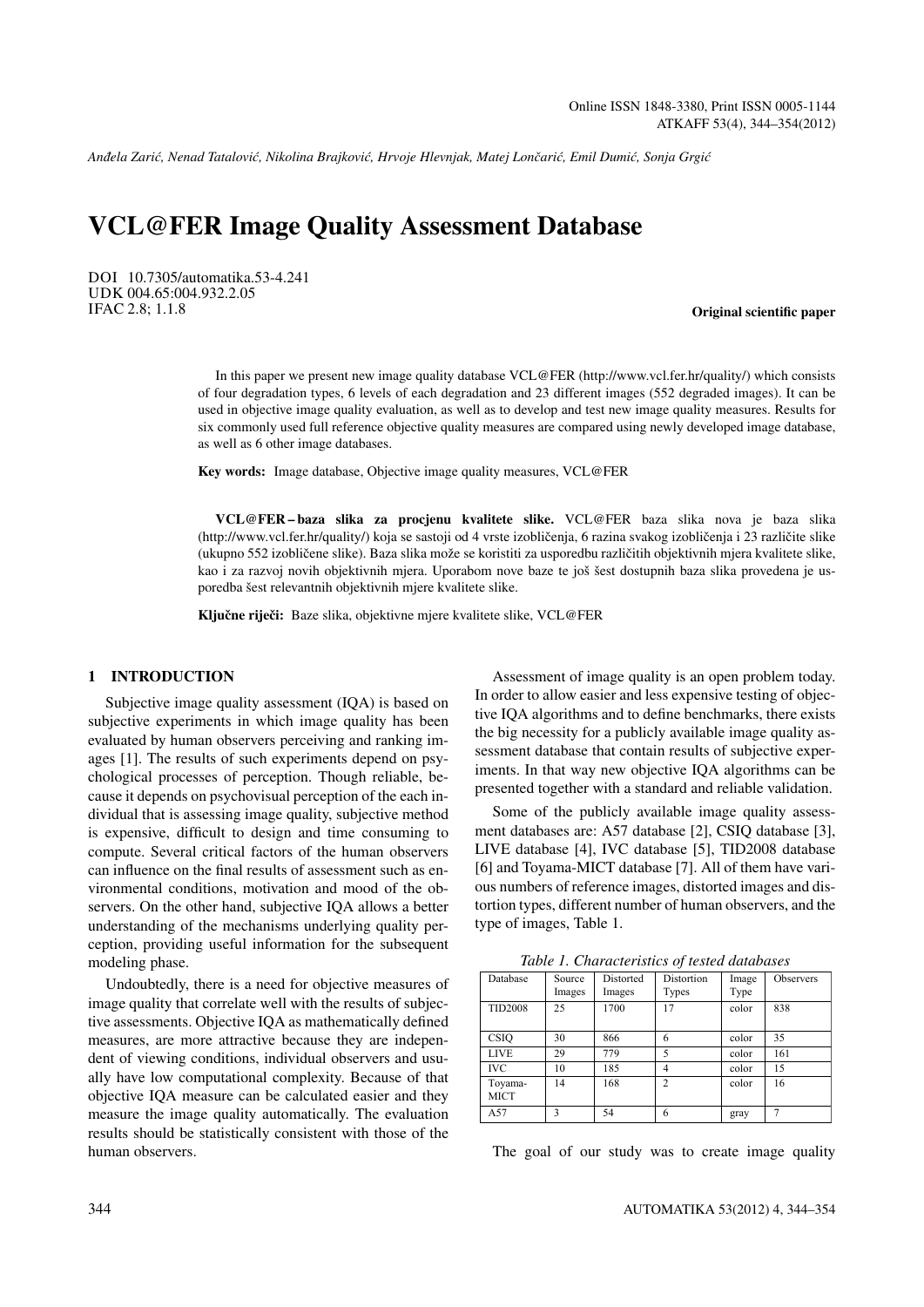assessment database that is based on subjective opinion of human observers, subsequent the work from the best known and most frequently used image quality databases, LIVE database [4]. Subjective evaluation has been conducted in accordance with Recommendation ITU-R BT.500-11 [8].

This paper is organized as follows. Section 2 describes new image database, its subjective quality assessment methodology, as well as six other publicly available image databases. Section 3 describes existing objective measures. Section 4 explains performance measures used in comparing objective measures. Section 5 presents results and finally section 6 gives the conclusion.

# 2 SUBJECTIVE IMAGE DATABASES

Subjective databases have important role in creating and testing new image quality measure. We used seven different image quality databases to determine correlation with objective measures:

- VCL@FER (Video Communications Laboratory @ FER) [9],
- $\bullet$  A57 (A57 database) [2],
- CSIQ (Categorical Image Quality Database) [3],
- LIVE (Laboratory for Image & Video Engineering) [4],
- IVC (Image and video-communication) [5],
- TID (Tampere Image Database 2008) [6],
- Toyama [7].

# 2.1 VCL@FER

In [9] we proposed new VCL@FER database. VCL@FER image database consists of 575 images. 23 of those images are original images, without any degradation. Each image has gone through 4 different types of degradation, and each type of degradation has been divided into 6 quality levels. First level of degradation represents mildest degradation, while sixth represents the most severe degradation.

The four types of degradation present in the database are: average white Gaussian noise (AWGN), Gaussian blur, JPEG2000 and JPEG.

AWGN degradation was calculated as a sum of original image and normally distributed pseudorandom numbers with 6 different standard deviations (which represents 6 degradation levels). It was calculated in Matlab.

Gaussian blur is calculated as filtering of an image with Gaussian function with different size  $(n_1 \cdot n_2)$  pixels). It can be described as (without normalization):

$$
h(n_1, n_2) = e^{-\frac{n_1^2 + n_2^2}{2 \cdot \sigma^2}}.
$$
 (1)

6 different sizes of Gaussian function were used to calculate blur degradation, using Irfanview software [10].

JPEG degradation was performed using 6 different qualities (in the range 0-100), using Matlab. JPEG2000 degradation was performed so that the final size was 4, 1.5, 0.5, 0.25, 0.125 and 0.0625 bits per pixel (8 is without compression), using "kdu\_compress" [11].

Subjective testing was done on a study group of 118 people, non-experts, between 20 and 30 years old. Each subject had about 96 images to grade. The graded images were not grouped by the types of degradation. Subjects did not know which type of degradation to expect. Each image was rated between 16 and 36 times. Method used in experiment was Single-stimulus (SS) method, which uses numeric criteria scale with 100 grades.

Test was done in a room without natural light, with electric illumination. Each monitor was pre-calibrated for such lightning. The length of test was around 19 minutes per observer. Software used for testing and grading image quality was developed for the purposes of the project.

All testing results and grades have been collected, with grades for each picture being averaged. According to ITU-R BT.500-11 [8] results of every observer should be compared with all others to see if they differ too much from the average value and discard them if they do. For SSQCE (Single Stimulus Continuous Quality Evaluation) two steps are required for screening of the observers. In our test configuration we had one test condition, one repetition and one time window within a test combination of test condition and sequence, so second step could be discarded. In the first step, we had 118 observers and 575 test images, while other parameters of the test were constants. Screening of the observers can be described as follows. For each time window (8s per image, reference or distorted) firstly was determined if distribution of the results were normal or not by using kurtosis  $\beta$ .  $\beta$  is defined as fourth central moment of the variable, which in our case can be described as:

$$
\beta = \frac{m_4}{\sigma^4} = \frac{n \cdot \sum_{i=1}^n (x_i - \bar{x})^4}{\left(\sum_{i=1}^n (x_i - \bar{x})^2\right)^2}.
$$
 (2)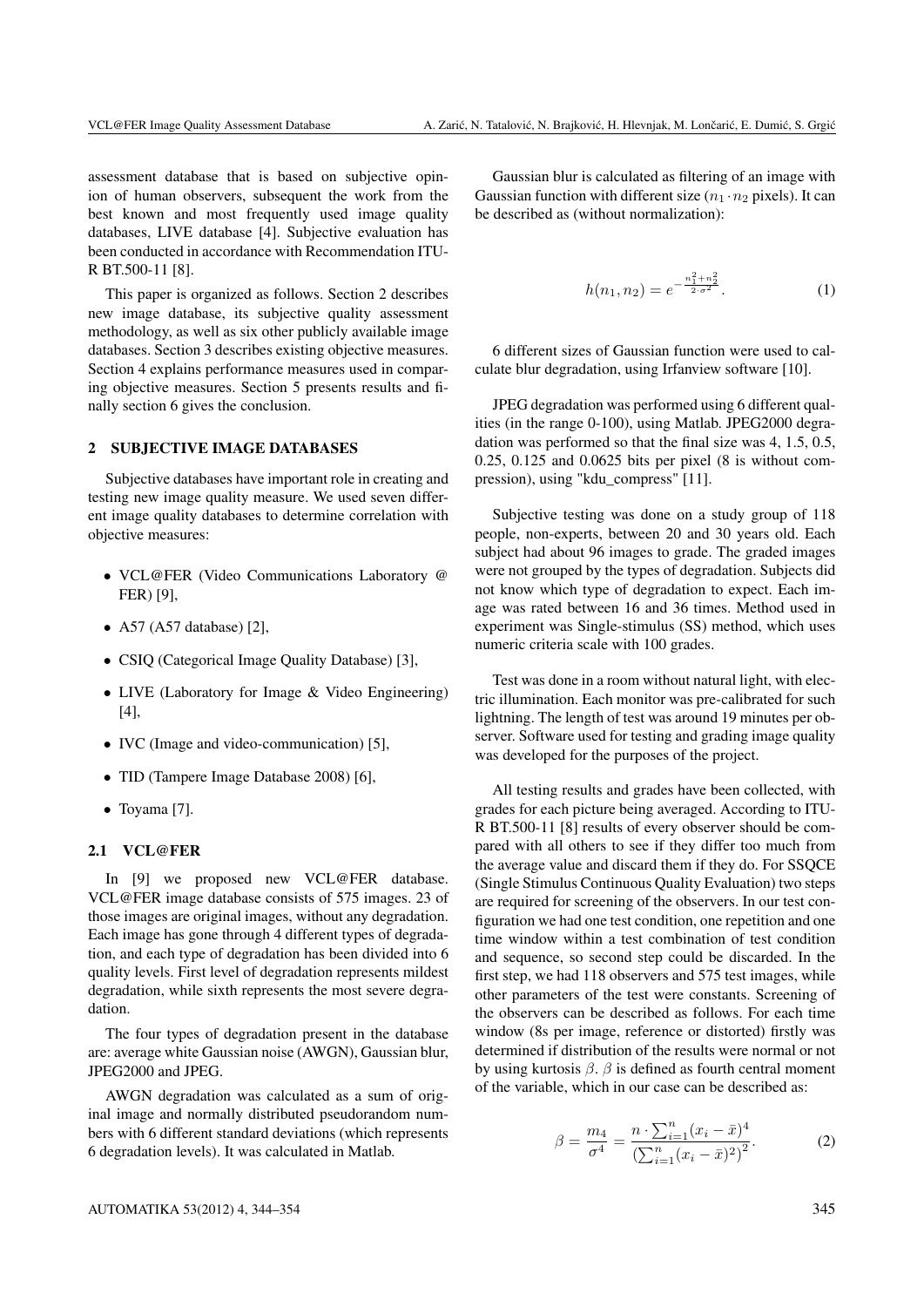Process can be mathematically expressed as:

 $\forall l \in L$  where  $L = 575$  stands for number of images  $\forall n \in N$  where  $N = 118$  stands for number of observers if  $u_{nl} \ge \bar{u}_l + 2\sigma_l$  then  $P_n = P_n + 1$ <br>if  $u_{nl} \le \bar{u}_l - 2\sigma_l$  then  $Q_n = Q_n + 1$ if  $u_{nl} \ge \bar{u}_l + \sqrt{20} \sigma_l$  then  $P_n = P_n + 1$ if  $u_{nl} \ge \bar{u}_l + \sqrt{20}\sigma_l$  then  $P_n = P_n + 1$ <br>if  $u_{nl} \le \bar{u}_l - \sqrt{20}\sigma_l$  then  $Q_n = Q_n + 1$  for  $\beta \notin [2, 4]$ . (3)

At the end, P and Q values were determined for every observer and if any of the values were greater than 2% of the number of tested images (575), observer was discarded:

$$
\frac{P_n}{L} > 2\% \text{ or } \frac{Q_n}{L} > 2\%
$$
  
\n
$$
P_n \ge 12 \text{ or } Q_n \ge 12 \to \text{ discard observer } n
$$
 (4)

Using (4), 2 observers were discarded. Recommendation ITU-R BT.500-11 proposes 0.2%, but in this case 55 observers would be discarded. If this ratio would be set to 1%, 17 observers would be discarded. However, correlation results between objective and subjective measures would be generally lower.

Afterwards, results for every observer were rescaled to the full (and same) range of 0-100, according to the:

$$
\forall n \in \{1, 116\}
$$
  

$$
MOS_{n,l} = \frac{100}{\max(r_n) - \min(r_n)} \cdot (r_{n,l} - \min(r_n)) \cdot (5)
$$

In (5)  $r_{n,l}$  represents grade that the *n*-th viewer has given for *l*-th image (including reference images),  $MOS_{n,l}$ represents rescaled grades of the same viewer and  $r_n$  represents all grades of n-th subject. At the end, average MOS (Mean Opinion Score) grade was calculated for each of the distorted image as an arithmetic mean of all grades for each image.

# 2.2 A57 database

A57 database [2] consists of 6 types of degradation: quantization of the LH subbands of a 5-level DWT of the image using the 9/7 filters, additive Gaussian white noise, baseline JPEG compression of the image (using the standard quantization matrix), JPEG-2000 compression of the image (using the 9/7 filters and no visual frequency weighting), JPEG-2000 compression (using the 9/7 filters) with the dynamic contrast-based quantization algorithm, blurring by using a Gaussian filter.

Three natural images were used, obtained from Kodak database [12] with 6 described types of degradations and 3 degradation levels. Due to the limited number of images and limited number of human subjects, the A57 database is of limited statistical reliability. Results are presented as a MOS measure.

# 2.3 CSIQ database

CSIQ database [3] consists of 6 different types of degradation: JPEG compression, JPEG-2000 compression, global contrast decrements, additive pink noise, Gaussian noise and Gaussian blurring. 30 original images were distorted with 5 degradation levels for all mentioned degradation types except contrast decrement degradation which had 3-4 degradation levels. 35 observers graded 866 degraded images in over 5000 subjective ratings and are reported in the form of DMOS (Difference MOS). All images were displayed on LCD monitors with resolution 1920x1080 pixels. The observers had to put in the row all degradation levels of the same image simultaneously. Horizontal distance between images showed similarity between them, e.g. smaller distance means that two images had more similar grades. At the end, DMOS results were calculated using difference scores between degraded and original subjective score (for each observer).

# 2.4 LIVE database

LIVE database [4] consists of 5 types of degradation: JPEG compressed images, JPEG-2000 compressed images, Gaussian blur, white noise and bit errors in JPEG2000 bit stream. 29 original images (out of which 24 were obtained from Kodak database [12]) were degraded using 5 mentioned degradation types and 7-9 degradation levels for JPEG and JPEG-2000 compression and 6 degradation levels for other degradation types. 20-29 observers tested and graded image degradations in 7 sessions, separately for each type of degradation. Observers graded 982 images in total, out of which 779 were degraded and other images were original. Similar actions were performed over each subjective grade like in our VCL@FER database, only DMOS results were calculated. At the end, DMOS (Difference MOS) results were scaled to the full range as described in (5) and averaged across all observers. Details can be found in [13].

#### 2.5 IVC database

IVC database [5] consists of 10 original images with 5 types of degradation: JPEG, JPEG-2000, JPEG compression (luminance and chrominance), Gaussian blur and LAR (Locally Adaptive Resolution) compression. 15 subjects graded 185 degraded images with 2-5 degradation levels using DSIS subjective test method. Finally, MOS was calculated.

## 2.6 TID database

TID database [6] consists of 17 degradation types: additive Gaussian noise, additive noise in color components which is more intensive than additive noise in the luminance component, spatially correlated noise, masked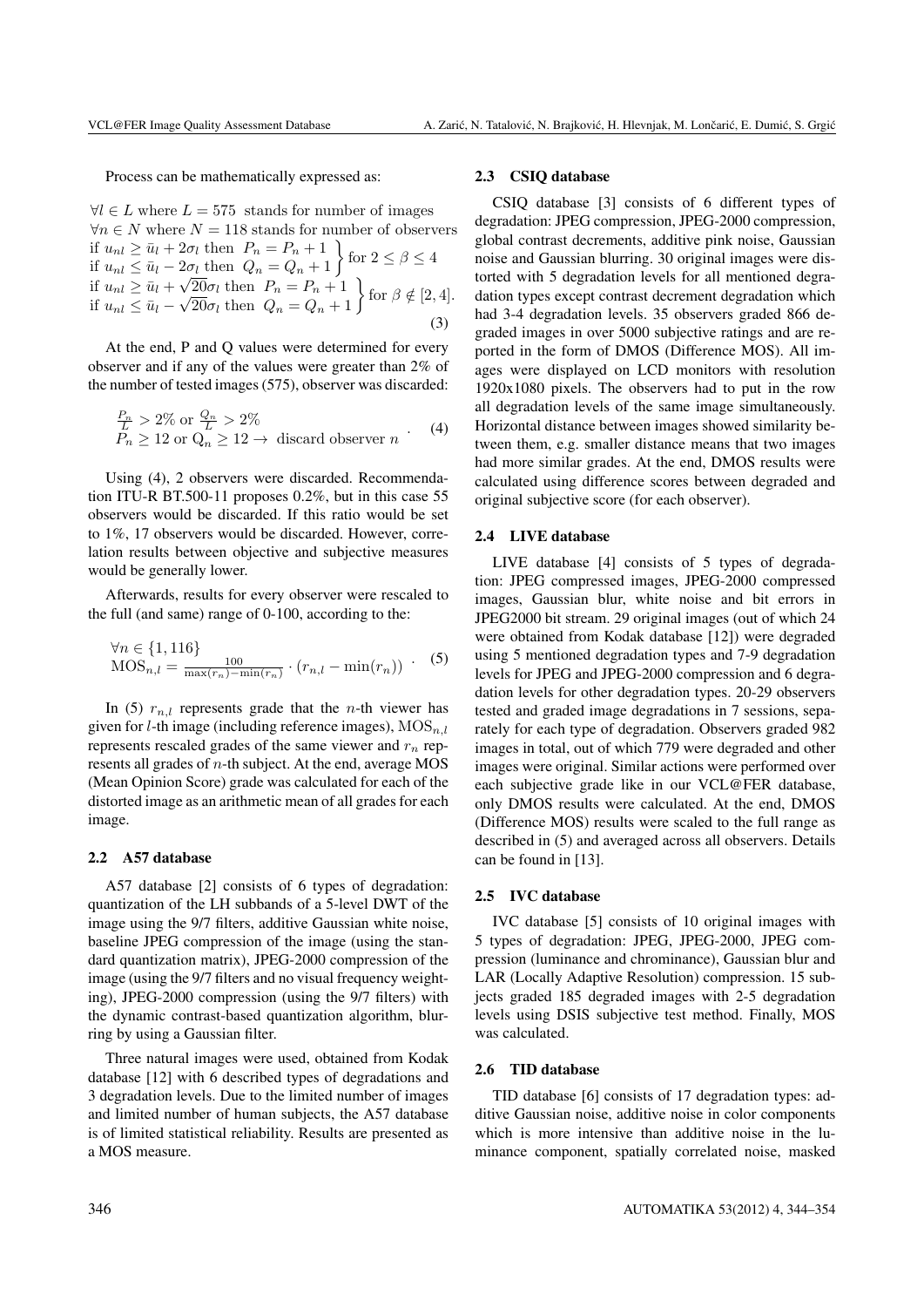noise, high frequency noise, impulse noise, quantization noise, Gaussian blur, image denoising, JPEG compression, JPEG-2000 compression, JPEG transmission errors, JPEG-2000 transmission errors, non-eccentricity pattern noise, local block-wise distortions of different intensity, mean shift (intensity shift) and contrast change.

Database consists of 25 original images (24 were obtained from Kodak database [12] and one is with patterns) and every degradation type had 4 degradation levels. This way a total of 1700 degraded images were graded. 838 subjects from three countries (Finland, Italy and Ukraine) graded 256428 image pairs with grades 0-9 on LCD or CRT 19" monitors with resolution 1152x864 pixels. Subjective screening was done according to the ITU-R BT.500-11 [8] and at the end MOS was calculated.

# 2.7 Toyama database

Toyama image database [7] consists of 2 degradation types: JPEG and JPEG-2000. 14 original images were used with 6 degradation levels, which give 168 degraded images. 16 subjects graded images on the scale 1-5 and in the end MOS was calculated.

#### 3 OBJECTIVE QUALITY MEASURES

In this section six existing full-reference objective quality measures are described. Objective quality measures which were tested are: MSE (Mean Squared Error) [14], SSIM (Structural Similarity) [15], MS-SSIM (Multiscale SSIM) [16], VIF (Visual Information Fidelity) [17], IW-SSIM (Information Content Weighted SSIM) [18] and MAD (Most Apparent Distortion) [19]. MSE, and VIF can be calculated using Matlab program "Metrix\_mux" [20]. SSIM, IW-SSIM and MS-SSIM measures were downloaded from [21] and MAD measure was downloaded from [22]. PSNR (Peak Signal to Noise Ratio) results are the same as MSE so these results will not be shown. All measures give best results when they're calculated from luminance component only, which means that all color images had to be transformed in grayscale images. For measures that are using transforms, depending on the number of scales and filter length, they had to be rescaled firstly.

# 3.1 MSE and PSNR

Mean Squared Error (MSE) measure [14] is defined as:

$$
\text{MSE} = \frac{\sum_{i} \sum_{j} (a_{i,j} - b_{i,j})^2}{x \cdot y},\tag{6}
$$

where in  $(6)$  *a* and *b* are original and distorted image. x and y are width and height of images.

Peak Signal to Noise Ratio (PSNR) measure [14] is defined as:

$$
PSNR = 10 \log_{10} \frac{255^2}{MSE}.
$$
 (7)

# 3.2 SSIM

Structural Similarity index (SSIM) is a novel method for measuring the similarity between two images [15]. It is computed from three image measurement comparisons: luminance, contrast and structure. At each step, the local statistics and SSIM index are calculated within the local window. Because resulting SSIM index map often exhibits undesirable "blocking" artifacts, each window is filtered with normalized Gaussian weighting function  $(11 \times 11)$  pixels) prior calculation of the three components mentioned earlier. Gaussian weighting function is described in (1) and afterwards normalized so that the sum of all filter values equals 1, Fig. 1.

In practice, one usually requires a single overall quality measure of the entire image, so mean SSIM index is computed to evaluate the overall image quality. The SSIM can be viewed as a quality measure of one of the images being compared, while the other image is regarded as of perfect quality. It can give results between 0 and 1, where 1 means excellent quality and 0 means poor quality. It is calculated over 11x11 pixels from three components, luminance, contrast and structure (after being filtered):

$$
SSIM\_lum = \frac{2 \cdot \mu_x \cdot \mu_y + C_1}{\mu_x^2 + \mu_y^2 + C_1},
$$
 (8)

$$
SSIM\_cont = \frac{2 \cdot \sigma_x \cdot \sigma_y + C_2}{\sigma_x^2 + \sigma_y^2 + C_2},\tag{9}
$$

$$
SSIM\_struct = \frac{\sigma_{xy} + \frac{C_2}{2}}{\sigma_x \cdot \sigma_y + \frac{C_2}{2}}.
$$
 (10)

 $\mu_x$  and  $\mu_y$  are weighted means from original and degraded image,  $\sigma_x$  and  $\sigma_y$  are weighted variances from original and degraded image.  $\sigma_{xy}$  is similarly defined as weighted covariance between original and degraded image.  $C_1$  and  $C_2$  are constants defined as  $C_1 = (K_1 L)^2$ and  $C_2 = (K_2 L)^2$  where  $K_1$  and  $K_2$  are constants experimentally determined ( $K_1 = 0.01$  and  $K_2 = 0.03$ ). They help to improve stability of the measure when denominator is close to zero (for *K*1 and *K*2 equal to zero, this would be Universal Quality Index described in [23]). Final local SSIM measure is the product of (8), (9) and (10):

$$
SSIM = \frac{(2 \cdot \mu_x \cdot \mu_y + C_1)(2 \cdot \sigma_{xy} + C_2)}{(\mu_x^2 + \mu_y^2 + C_1)(\sigma_x^2 + \sigma_y^2 + C_2)}.
$$
 (11)

At the end, mean SSIM of all local SSIM values is calculated as their arithmetic mean.

In [24] it is suggested to downsample images prior calculating SSIM according to the:

$$
F = \max(1, \text{round}(\min(M, N)/256)).
$$
 (12)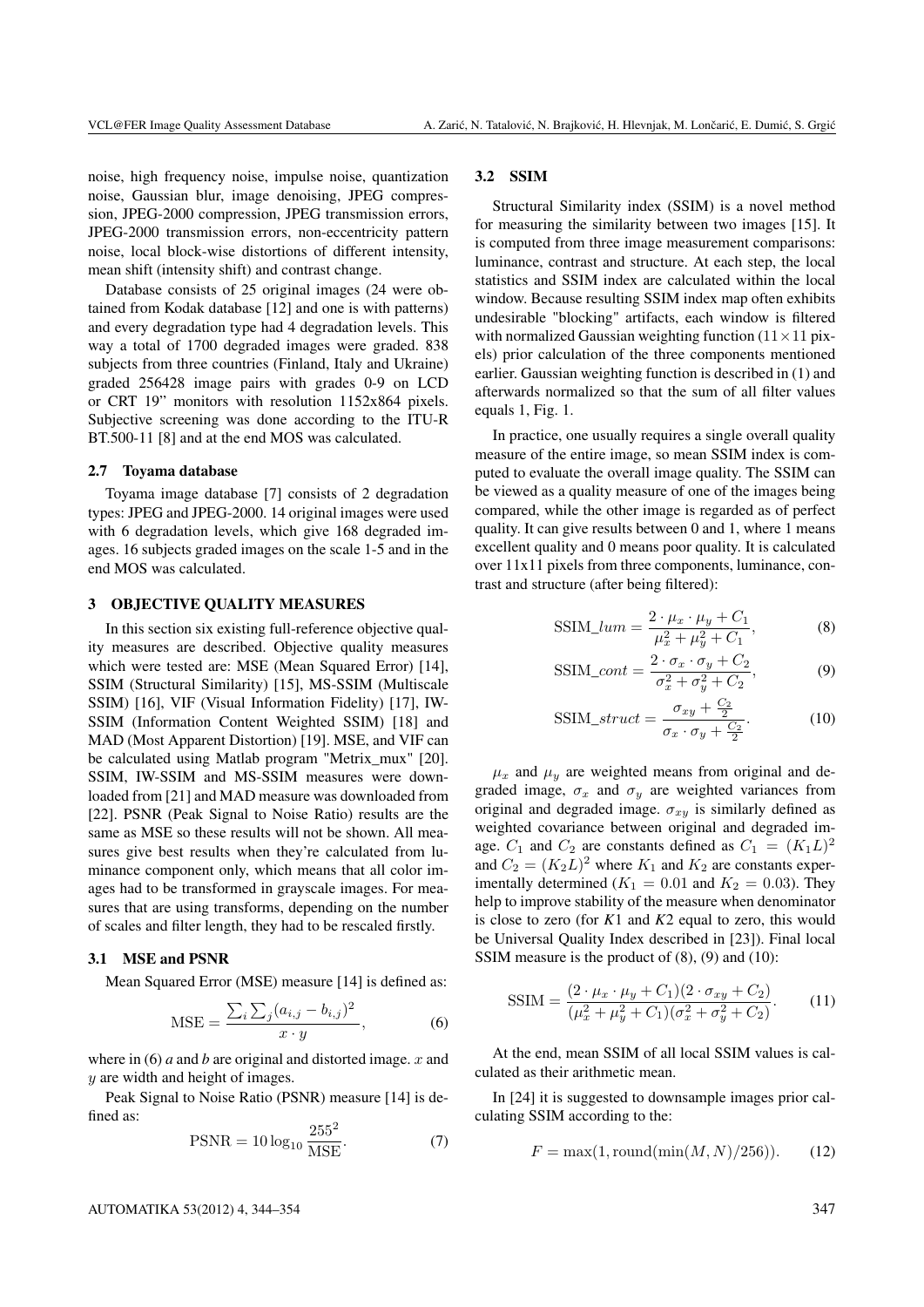In (13)  $M \times N$  is image size. Then we average images over  $F \times F$  pixels and downsample images F times in horizontal and vertical direction. Afterwards, SSIM measure is calculated according to (11). This SSIM was used later in comparison with other objective measures.



*Fig. 1. Normalized Gaussian filter* ( $\sigma = 1.5$ )

# 3.3 MS-SSIM

Similar like SSIM, MS-SSIM (Multiscale SSIM, MSSIM) method is a convenient way to incorporate image details at different resolutions [16]. This is a novel image synthesis-based approach which helps calibrating the parameters (like viewing distance) that weight the relative importance between different scales. MSSIM measure calculates SSIM on 5 scales. At every scale, image is averaged over 2x2 pixels and then SSIM contrast and structure is calculated according to (9) and (10) . On the next scale, image is downsampled by factor 2 in both directions. Only on the final, fifth scale, luminance component is also calculated according to (8). Final MSSIM is calculated as:

$$
\text{MSSIM} = \text{SSIM\_lum}_{5}^{\alpha_{5}} \cdot \prod_{j=1}^{5} (\text{SSIM\_cont}_{j}^{\beta_{j}} \cdot \text{SSIM\_struct}_{j}^{\beta_{j}}) \tag{13}
$$

In (13) parameters  $\alpha$ ,  $\beta$  i  $\gamma$  are experimentally determined from LIVE image database:

$$
\alpha_5 = 0.1333
$$
  
\n
$$
\beta_j = [0.0448 \ 0.2856 \ 0.3001 \ 0.2363 \ 0.1333] . (14)
$$
  
\n
$$
\chi_j = [0.0448 \ 0.2856 \ 0.3001 \ 0.2363 \ 0.1333]
$$

# 3.4 VIF

Visual Information Fidelity Criterion (VIF) [17] quantifies the Shannon information that is shared between the reference and the distorted images relative to the information contained in the reference image itself. It uses Natural Scene Statistics (NSS) modeling in concern with an image degradation model and an HVS model. Results of this measure can be between 0 and 1, where 1 means perfect quality and near 0 means poor quality. In first step, original and degraded images are transformed using SPWT [25]. VIF is then calculated from 5 parameters, out of which 2 are calculated from error image and 2 from only original image. Fifth parameter, noise variance is experimentally determined (0.4 in later comparison).

#### 3.5 IW-SSIM

Prior calculating measures, original and degraded images are transformed using Laplacian pyramid transform on 5 scales [26].

Information-weighted SSIM (IW-SSIM, IWSSIM) is defined as [18]:

IW - SSIM = 
$$
\prod_{i=1}^{M} (IW - SSIM_j)^{\beta_j}
$$
,  
\nIW - SSIM<sub>j</sub> =  $\frac{\sum_i w_{j,i} \cdot c(x_{j,i}, y_{j,i}) \cdot s(x_{j,i}, y_{j,i})}{\sum_i w_{j,i}}$ ,  
\n $j = 1,..., M - 1$ , (15)  
\nIW - SSIM<sub>M</sub> =  $\frac{1}{N_M} \sum_i l(x_{j,i}, y_{j,i}) \cdot c(x_{j,i}, y_{j,i}) \cdot s(x_{j,i}, y_{j,i})$ .

where x and y are i-th coefficients on j-th scale,  $\beta$  is defined in  $(14)$ , M represents scale, w is weighted function and *l*, *c* and *s* are luminance, contrast and structure defined in  $(8)$ ,  $(9)$  and  $(10)$  accordingly.

## 3.6 MAD

Most Apparent Distortion (MAD) measure [19] is newly developed measure. After applying Contrast Sensitivity Function (CSF) described in [27], depending on the severity of the degradation, measure calculates one grade (detectability) and second grade (appearance) and finally combines them in one measure with nonlinear function, with parameters experimentally determined from A57 image database.

# 4 PERFORMANCE MEASURES

Each of the objective measures described earlier was graded using different performance measures: Pearson correlation coefficient, Spearman's rank correlation coefficient and Kendall's rank correlation coefficient.

Pearson's correlation coefficient is calculated according to:

$$
r_{xy} = \frac{\sum_{i=1}^{n} (x_i - \bar{x})(y_i - \bar{y})}{(n-1) \cdot s_x \cdot s_y}, \ i = 1, ..., n.
$$
 (16)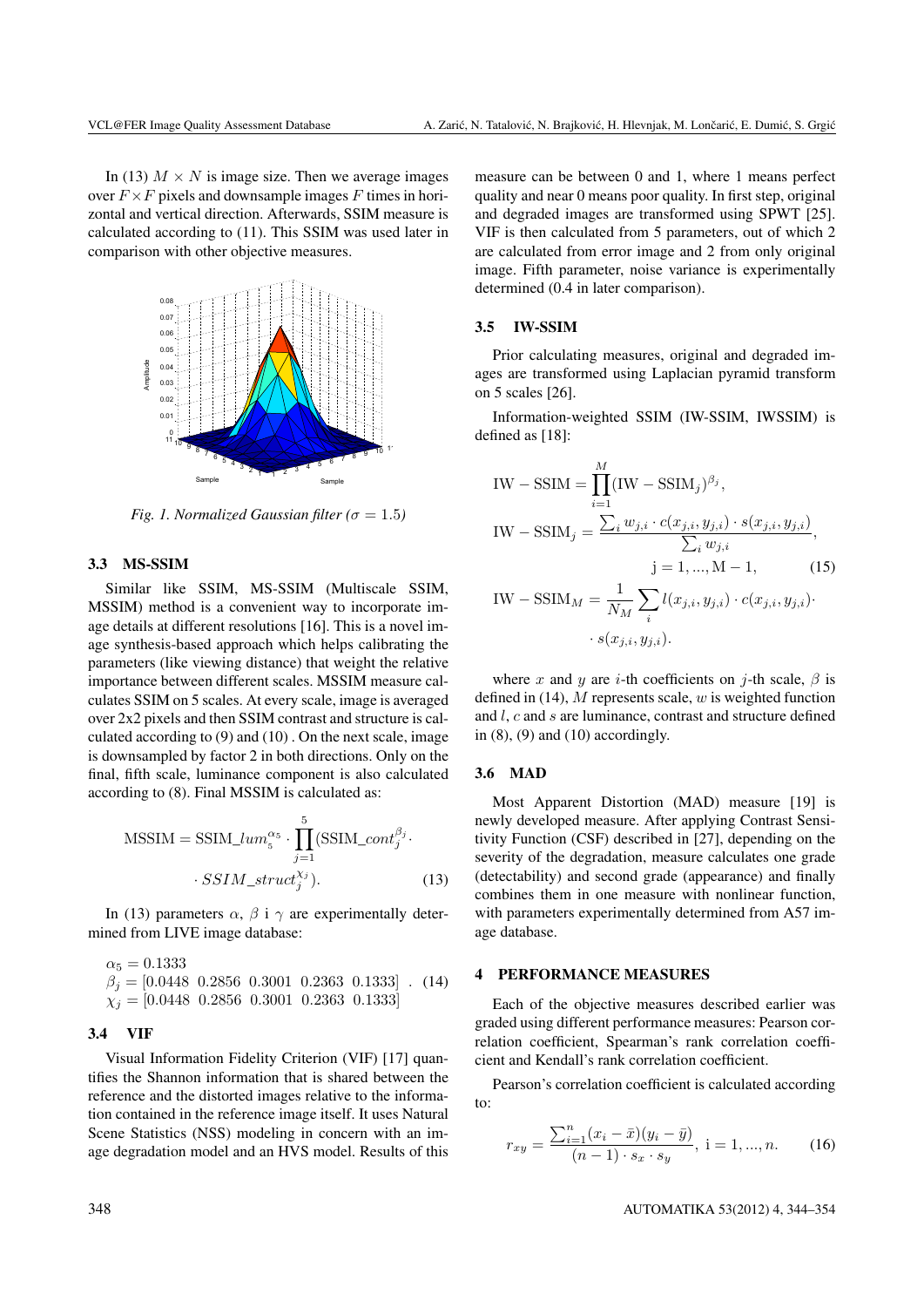In (16)  $x_i$  and  $y_i$  are grade values (x are objective grades and y are MOS),  $\bar{x}$  and  $\bar{y}$  are average grade values, and  $s_x$ and  $s_y$  are standard deviations, calculated by (17):

$$
\bar{x} = \frac{1}{n} \cdot \sum_{i=1}^{n} x_i, \quad \bar{y} = \frac{1}{n} \cdot \sum_{i=1}^{n} y_i,
$$
  

$$
s_x = \sqrt{\frac{1}{n-1} \cdot \sum_{i=1}^{n} (x_i - \bar{x})^2},
$$
  

$$
s_y = \sqrt{\frac{1}{n-1} \cdot \sum_{i=1}^{n} (y_i - \bar{y})^2}.
$$
 (17)

Because Pearson's correlation coefficient measures linear relationship between two variables, nonlinear regression should be done prior calculation of the correlation. The nonlinearity chosen for regression for each of the methods tested was a 5-parameter logistic function (a logistic function with an added linear term), as it was proposed in [13]:

$$
Q(x) = b_1 \cdot \left(\frac{1}{2} - \frac{1}{1 + e^{b_2 \cdot (x - b_3)}}\right) + b_4 \cdot x + b_5. \tag{18}
$$

However, this method has some drawbacks: firstly, logistic function and its coefficients will have direct influence on correlation (e.g. if someone chooses another function or even the same function with other parameters, results can be quite different). Another drawback is that function parameters are calculated after the calculation of the objective measures, which means that resulting parameters will be defined by the used image collection database. Different database can again produce different parameters. In [19] somewhat different logistic function is proposed, with 4 parameters. We calculated Pearson's correlation using this function also:

$$
Q(x) = \frac{b_1 - b_2}{1 + e^{\frac{x - b_3}{b_4}}} + b_2.
$$
 (19)

We used three different methods to find the best fitting coefficients: Trust-Region method, Levenberg-Marquardt method and Gauss-Newton method [28].

Final method for finding coefficients for nonlinear regression was the one which computed better results for performance measures (higher Pearson's correlation). An algorithm for optimizing coefficients  $b$  in (18) was developed. Firstly, set of 20 starting b parameters were checked to see which one gives best overall Pearson's correlation. For (18)  $b_{1-5} = [i, i, i, i, i]$  and  $[i, i+1, i+2, i+1]$ 3,  $i + 4$ , for  $i \in \{1, 10\}$ ; for (19)  $b_{1-4} = [i, i, i, i]$  and [i,  $i + 1$ ,  $i + 2$ ,  $i + 3$ ], for  $i \in \{1, 10\}$ . Iterative algorithm

for finding best b parameters was performed as long as difference between new and old Pearson's correlation was not under 0.0001. Best b coefficients were determined by the highest Pearson's correlation after nonlinear regression, for every optimization method and every starting parameter. At the end, same iterative algorithm was performed, where starting parameters for every image database were chosen as ending (best) parameters of all other image databases (for the same image quality measure).

Spearman's correlation coefficient [29] is a measure of a monotone association that is used when the distribution of the data makes Pearson's correlation coefficient undesirable or misleading. Spearman's coefficient is not a measure of the linear relationship between two variables. It assesses how well an arbitrary monotonic function can describe the relationship between two variables, without making any assumptions about the frequency distribution of the variables. Spearman's correlation coefficient is calculated like Pearson's correlation in Eq. (16) over ranked variables. Rank of the sample in variable is its sorted location in a row. In the case of tied ranks, positions of all tied samples are calculated as an arithmetic mean of their ranks. If there are no any tied ranks, Spearman's correlation coefficient can be calculated simpler as:

$$
\rho = 1 - \frac{6 \cdot \sum_{i=1}^{n} d_i^2}{n \cdot (n^2 - 1)}.
$$
\n(20)

In (20)  $d_i = x_i - y_i$  are differences between the ranks of each observation from the two variables being compared and  $n$  is the number of samples.

Kendall's rank correlation coefficient [30] is another performance measure which was used to compare objective and subjective measures. It measures the similarity of the orderings of the data when ranked by each of the quantities. All pairs of observations are ranked according to the first variable  $X$  (rank  $i$ ) and then according to the second variable  $Y$  (rank  $j$ ). Afterwards, every pair of observations from the first ranking is compared with all pairs of observations from the second ranking. Any pair of observations  $(x_i, y_i)$  and  $(x_j, y_j)$  are said to be concordant if the ranks for both elements agree: that is, if both  $x_i > x_j$ and  $y_i > y_j$  or if both  $x_i < x_j$  and  $y_i < y_j$ . They are said to be discordant if  $x_i > x_j$  and  $y_i < y_j$  or if  $x_i < x_j$  and  $y_i > y_j$ . If  $x_i = x_j$  or  $y_i = y_j$  (case of tied ranks), the pair is neither concordant nor discordant. Final correlation coefficient is calculated as  $(\tau_b$  coefficient):

$$
\tau_b = \frac{n_{concordant} - n_{discordant}}{\sqrt{\left(\frac{N \cdot (N-1)}{2} - \sum_{i=1}^T \frac{t_i(t_i - 1)}{2}\right)}} \cdot \frac{1}{\sqrt{\left(\frac{N \cdot (N-1)}{2} - \sum_{j=1}^U \frac{u_j(u_j - 1)}{2}\right)}}.
$$
(21)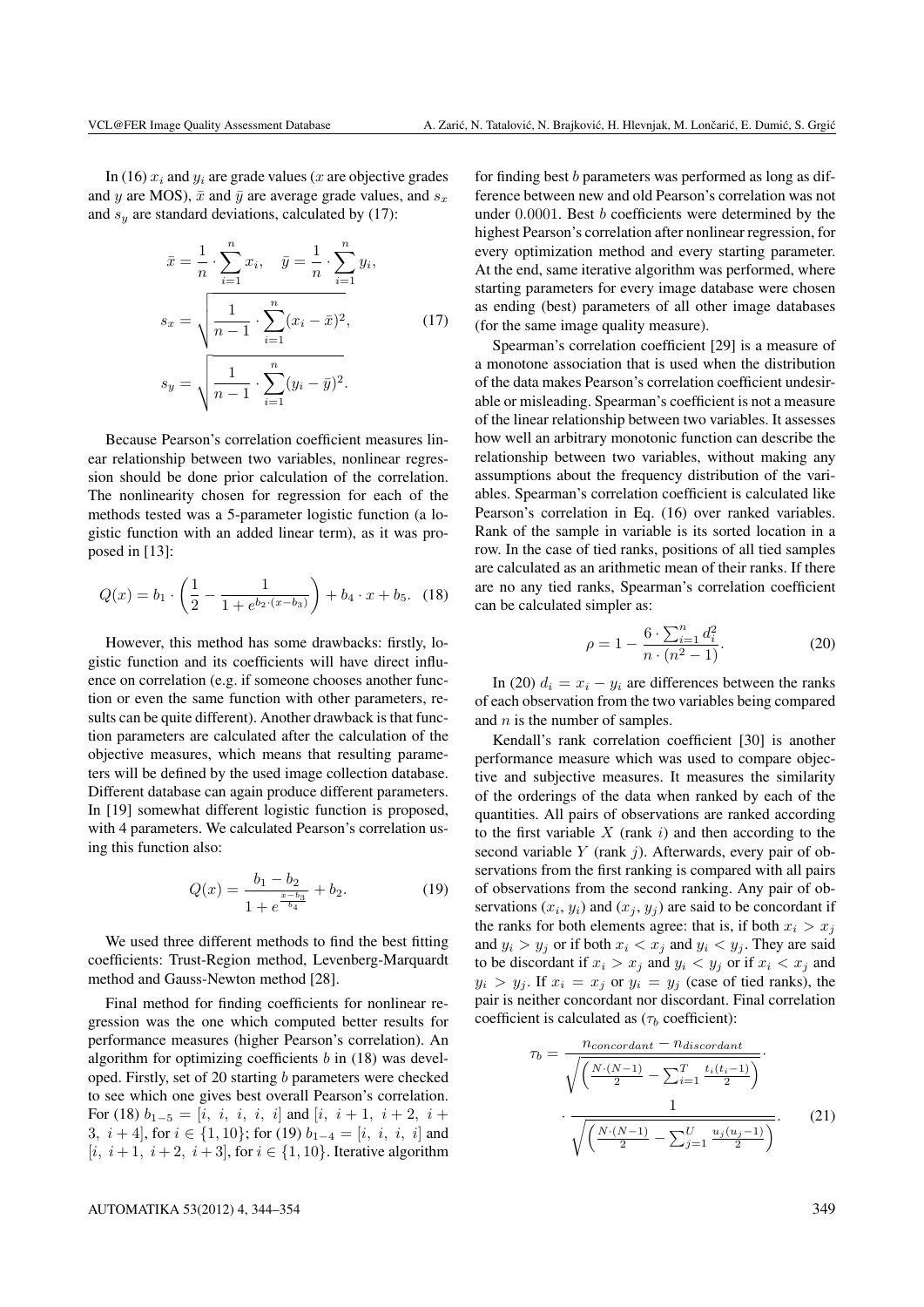*Table 2. Pearson's correlation for all objective quality measures and all image databases, using 5-parameter logistic function*

|               | <b>IWSSIM</b> | <b>MAD</b> | <b>MSE</b> | <b>MSSIM</b> | <b>SSIM</b> | VIF     |
|---------------|---------------|------------|------------|--------------|-------------|---------|
| A57           | 0.90353       | 0.91079    | 0.69324    | 0.86039      | 0.80188     | 0.69899 |
| <b>CSIO</b>   | 0.91441       | 0.95067    | 0.81536    | 0.89974      | 0.86126     | 0.92775 |
| <b>LIVE</b>   | 0.95219       | 0.96752    | 0.87305    | 0.94894      | 0.94488     | 0.95983 |
| IVC.          | 0.92306       | 0.92195    | 0.72145    | 0.91085      | 0.91194     | 0.90283 |
| VCL@FER       | 0.91909       | 0.90531    | 0.8241     | 0.92319      | 0.91436     | 0.89548 |
| <b>TID</b>    | 0.85791       | 0.83083    | 0.58495    | 0.84515      | 0.77317     | 0.80934 |
| <b>TOYAMA</b> | 0.92488       | 0.94068    | 0.64918    | 0.89274      | 0.8887      | 0.91629 |
| mean          | 0.91358       | 0.91825    | 0.73733    | 0.89728      | 0.87089     | 0.87293 |
| wt mean       | 0.90017       | 0.89844    | 0.72386    | 0.8898       | 0.85092     | 0.87826 |

*Table 3. Pearson's correlation for all objective quality measures and all image databases, using 4-parameter logistic function*

|               | <b>IWSSIM</b> | MAD     | <b>MSE</b> | <b>MSSIM</b> | <b>SSIM</b> | VIF     |
|---------------|---------------|---------|------------|--------------|-------------|---------|
| A57           | 0.90244       | 0.90591 | 0.66947    | 0.85734      | 0.80185     | 0.61604 |
| <b>CSIO</b>   | 0.90253       | 0.95019 | 0.80299    | 0.89718      | 0.85938     | 0.92526 |
| <b>LIVE</b>   | 0.9425        | 0.96718 | 0.85823    | 0.94021      | 0.93835     | 0.95924 |
| <b>IVC</b>    | 0.92285       | 0.92096 | 0.72065    | 0.91067      | 0.91165     | 0.90262 |
| VCL@FER       | 0.91526       | 0.90506 | 0.81091    | 0.91831      | 0.90892     | 0.89234 |
| TID           | 0.84882       | 0.83057 | 0.56892    | 0.84044      | 0.77153     | 0.80505 |
| <b>TOYAMA</b> | 0.9244        | 0.94062 | 0.62642    | 0.89201      | 0.88771     | 0.91367 |
| mean          | 0.9084        | 0.91721 | 0.72251    | 0.89374      | 0.86849     | 0.85918 |
| wt mean       | 0.89191       | 0.89804 | 0.70945    | 0.88514      | 0.84796     | 0.8744  |

*Table 4. Spearman's correlation for all objective quality measures and all image databases*

|               | <b>IWSSIM</b> | MAD     | <b>MSE</b> | <b>MSSIM</b> | <b>SSIM</b> | VIF     |
|---------------|---------------|---------|------------|--------------|-------------|---------|
| A57           | 0.87127       | 0.90139 | 0.61763    | 0.8415       | 0.80666     | 0.62228 |
| <b>CSIO</b>   | 0.92129       | 0.94665 | 0.8058     | 0.91364      | 0.87563     | 0.91945 |
| <b>LIVE</b>   | 0.95665       | 0.96689 | 0.87556    | 0.95128      | 0.9479      | 0.96315 |
| <b>IVC</b>    | 0.9125        | 0.91457 | 0.68844    | 0.898        | 0.90182     | 0.89637 |
| VCL@FER       | 0.91633       | 0.90607 | 0.82465    | 0.92269      | 0.91125     | 0.88665 |
| TID           | 0.85594       | 0.83401 | 0.5531     | 0.85418      | 0.77493     | 0.74907 |
| <b>TOYAMA</b> | 0.92024       | 0.93617 | 0.61319    | 0.88738      | 0.87938     | 0.90767 |
| mean          | 0.90775       | 0.91511 | 0.7112     | 0.89552      | 0.87108     | 0.84923 |
| wt mean       | 0.9002        | 0.89826 | 0.70611    | 0.89553      | 0.85391     | 0.85068 |

*Table 5. Kendall's correlation for all objective quality measures and all image databases*

|               | IWSSIM  | MAD     | <b>MSE</b> | <b>MSSIM</b> | <b>SSIM</b> | VIF     |
|---------------|---------|---------|------------|--------------|-------------|---------|
| A57           | 0.68462 | 0.72238 | 0.43007    | 0.64825      | 0.60629     | 0.45944 |
| <b>CSIO</b>   | 0.75287 | 0.79701 | 0.60836    | 0.7395       | 0.6907      | 0.75373 |
| <b>LIVE</b>   | 0.81752 | 0.84213 | 0.68646    | 0.80445      | 0.79629     | 0.82701 |
| <b>IVC</b>    | 0.73388 | 0.74061 | 0.52175    | 0.7203       | 0.72231     | 0.71581 |
| VCL@FER       | 0.7372  | 0.72135 | 0.63614    | 0.74973      | 0.73315     | 0.69244 |
| TID           | 0.66364 | 0.64451 | 0.40275    | 0.65685      | 0.57676     | 0.58605 |
| <b>TOYAMA</b> | 0.75366 | 0.78229 | 0.44428    | 0.70286      | 0.69394     | 0.7315  |
| mean          | 0.73477 | 0.75004 | 0.53283    | 0.71742      | 0.68849     | 0.68085 |
| wt mean       | 0.72568 | 0.7313  | 0.53248    | 0.71652      | 0.67068     | 0.68671 |

In (21) N is the number of observations,  $t_i$  is the number of t similar samples of variable X at rank  $i \in \{1, T\}$ . Similarly,  $u_i$  is the number of u similar samples of variable Y at rank $j \in \{1, U\}$ . In the case where there are no tied ranks, Kendall's correlation coefficient can be simplified and calculated as  $(\tau_a \text{ coefficient})$ , (22):

$$
\tau_a = \frac{n_{concordant} - n_{discordant}}{\frac{N \cdot (N-1)}{2}}.\tag{22}
$$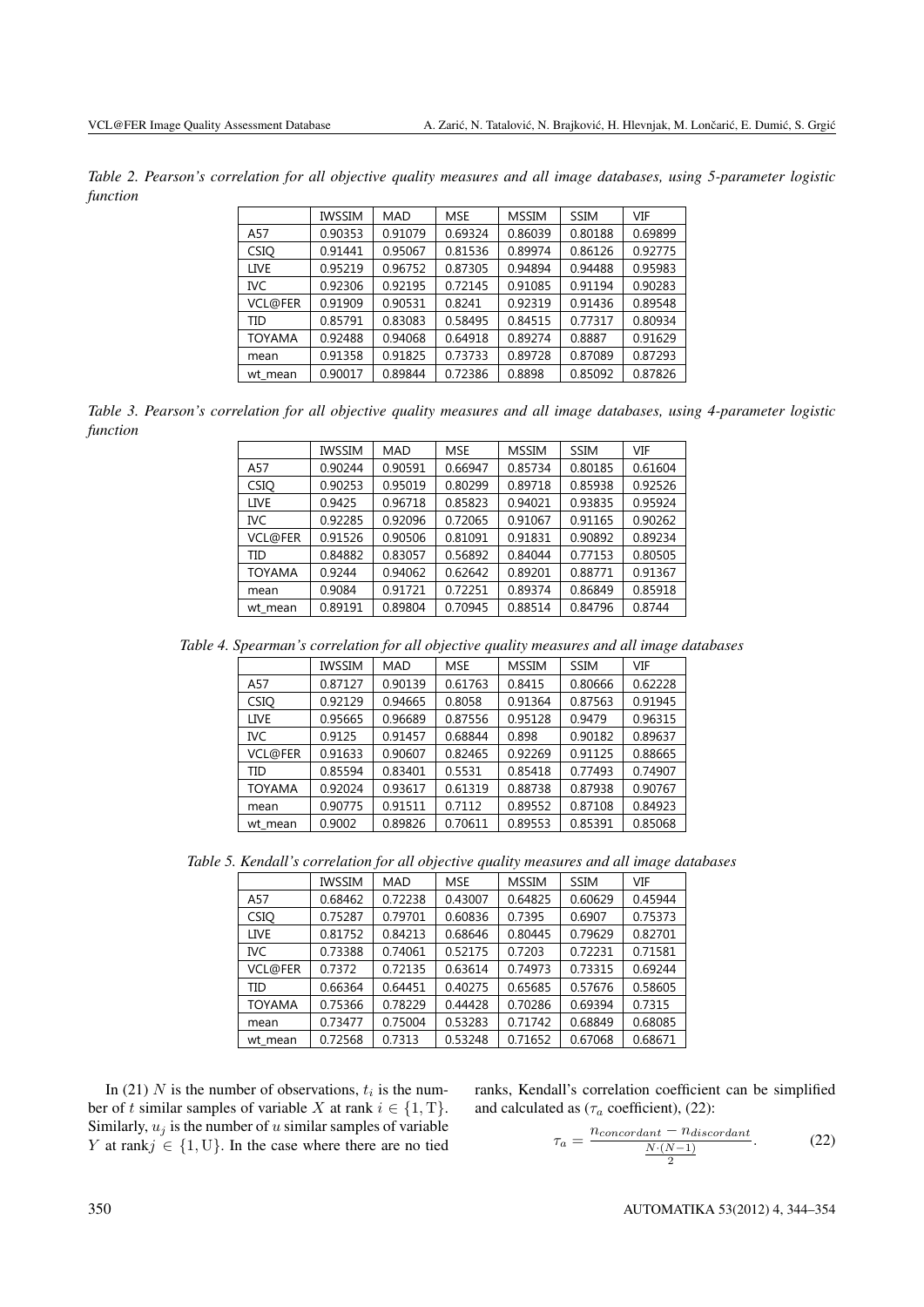# 5 RESULTS

When comparing images across multiple databases, correlation can be calculated as an arithmetic mean or weighted arithmetic mean as proposed in [18]. Weighted arithmetic mean is calculated as:

$$
wt\_mean = \frac{\sum_{i=1}^{7} (w_i \cdot corr_i)}{\sum_{i=1}^{7} w_i}
$$
  

$$
w_i = \{54, 866, 779, 185, 552, 1700, 168\}.
$$
 (23)

In (23)  $w_i$  are database sizes (A57, CSIQ, LIVE, IVC, VCL@FER, TID and TOYAMA accordingly). Mean and weighted mean correlations are shown on Fig. 2. Pearson's correlation is calculated after nonlinear regression.

Pearson's correlation (for 4 and 5 parameter fitting function), Spearman's and Kendall's correlations are presented in Tables 2-5.

From the Fig. 2 it can be concluded that objective measures from the best are in the following order:

Arithmetic mean

- Pearson's correlation, 5 parameters in fitting function: MAD, IWSSIM, MSSIM, VIF, SSIM, MSE
- Pearson's correlation, 4 parameters in fitting function: MAD, IWSSIM, MSSIM, VIF, SSIM, MSE
- Spearman's correlation: MAD, IWSSIM, MSSIM, SSIM, VIF, MSE
- Kendall's correlation: MAD, IWSSIM, MSSIM, SSIM, VIF, MSE

### Weighted mean

- Pearson's correlation, 5 parameters in fitting function: IWSSIM, MAD, MSSIM, VIF, SSIM, MSE
- Pearson's correlation, 4 parameters in fitting function: MAD, IWSSIM, MSSIM, VIF, SSIM, MSE
- Spearman's correlation: IWSSIM, MAD, MSSIM, SSIM, VIF, MSE
- Kendall's correlation: MAD, IWSSIM, MSSIM, VIF, SSIM, MSE

It can be concluded that best correlation results are obtained using IWSSIM or MAD measures, depending on the correlation type and fitting function (for Pearson's correlation smaller differences are possible). However, it should be noted that MAD measure has significantly higher calculation time than IWSSIM measure due to the Gabor filter calculation on 5 scales and 4 orientations.

When comparing results from only VCL@FER database, best measure is MSSIM, however IWSSIM and MAD measures have similar correlations.

# 6 CONCLUSION

In this paper we presented newly developed image quality database VCL@FER and compared six objective measures using this database, as well as six other publicly available databases. Results show that best results are obtained for IWSSIM and MAD measures. In our database MSSIM shows best correlation results, however MAD and

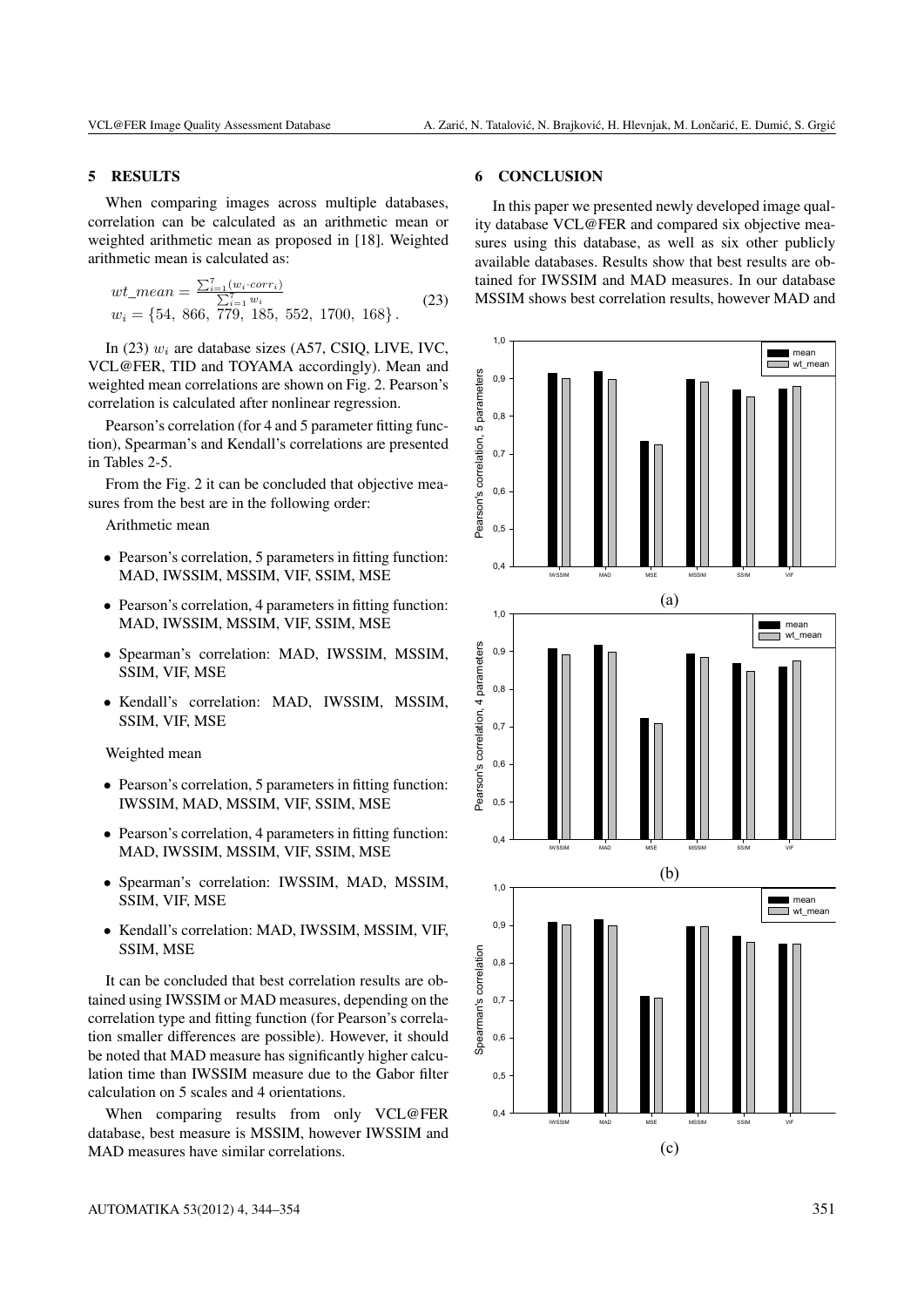

*Fig. 2. Mean and weighted mean correlations for all databases: (a) Pearson's correlation, 5 fitting parameters, (b) Pearson's correlation, 4 fitting parameters, (c) Spearman's correlation, (d) Kendall's correlation*

IWSSIM perform near equally well.

It can be concluded that VCL@FER database can be used to test other objective measures (like reducedreference or no-reference measures) as well as to develop and test new image quality measures.

#### ACKNOWLEDGMENT

The work described in this paper was conducted under the research project "Picture Quality Management in Digital Video Broadcasting" (036-0361630-1635) supported by the Ministry of Science, Education and Sports of the Republic of Croatia.

#### **REFERENCES**

- [1] Lin Zhang, Dept. Computing, The Hong Kong Polytechnic University "Research on Image Quality Assessment", http://www4.comp.polyu.edu.hk/˜cslinzhang/IQA/IQA.htm
- [2] Damon M. Chandler, Sheila S. Hemami, Online Supplement to "VSNR: A Visual Signal-to-Noise Ratio for Natural Images Based on Near-Threshold and Suprathreshold Vision", http://foulard.ece.cornell.edu/dmc27/vsnr/vsnr.html
- [3] E. C. Larson, D. M. Chandler, "Most apparent distortion: full-reference image quality assessment and the role of strategy", Journal of Electronic Imaging, 19 (1), 2010., http://vision.okstate.edu/index.php?loc=csiq
- [4] H.R. Sheikh, Z.Wang, L. Cormack, A.C. Bovik, "LIVE Image Quality Assessment Database Release 2", http://live.ece.utexas.edu/research/quality/subjective.htm
- [5] Patrick Le Callet, Florent Autrusseau: Subjective quality assessment IRCCyN/IVC database, http://www.irccyn.ecnantes.fr/ivcdb/
- [6] N. Ponomarenko, V. Lukin, A. Zelensky, K. Egiazarian, M. Carli, F. Battisti, "TID2008 - A Database for Evaluation of Full-Reference Visual Quality Assessment Metrics", Advances of Modern Radioelectronics, Vol. 10, str. 30-45, 2009., http://www.ponomarenko.info/tid2008.htm
- [7] MICT (Media Information and Communication Laboratory) Image Quality Evaluation Database: http://mict.eng.utoyama.ac.jp/mictdb.html
- [8] ITU-R BT.500-11 "Methodology for the subjective assessment of the quality of television pictures", International Telecommunication Union/ITU Radiocommunication Sector, January 2002.
- [9] A. Zaric, N. Tatalovic, N. Brajkovic, H. Hlevnjak, M. Loncaric, E. Dumic, S. Grgic, " VCL@FER Image Quality Assessment Database", Proceedings of the 53rd International Symposium ELMAR-2011, pp., 14-16 September 2011., http://www.vcl.fer.hr/quality/
- [10] Irfanview software: http://www.irfanview.com/
- [11] JPEG2000 coder: http://www.kakadusoftware.com/
- [12] Kodak Lossless True Color Image Suite: http://r0k.us/graphics/kodak/
- [13] H.R. Sheikh, "Image Quality Assessment Using Natural Scene Statistics," Ph.D. dissertation, University of Texas at Austin, 2004.
- [14] S. Grgic, M. Grgic, M. Mrak, "Reliability of Objective Picture Quality Measures", Journal of Elect. Engineering, Vol. 55, No. 1-2, 2004., pp. 3-10.
- [15] Z. Wang, A.C. Bovik, H.R. Sheikh, E.P. Simoncelli, "Image Quality Assessment: From Error Visibility to Structural Similarity", IEEE Trans. on Image Proc., Vol. 13, No. 4, 2004., pp. 600-612.
- [16] Z. Wang, E.P. Simoncelli, A.C. Bovik, "Multiscale structural similarity for image quality assessment", 37th Proc. IEEE Asilomar Conf. on Signals, Systems and Computers, Vol. 2, 2003., pp. 1398-1402.
- [17] H.R. Sheikh and A.C. Bovik, "Image information and visual quality", IEEE Trans. Image Processing, Vol. 15, No. 2, 2006., pp. 430-444.
- [18] Z. Wang, Q. Li, "Information Content Weighting for Perceptual Image Quality Assessment", IEEE Trans. on Image Processing, Vol. 20, No. 5, 2011., pp. 1185-1198.
- [19] E. C. Larson, D. M. Chandler, "Most apparent distortion: full-reference image quality assessment and the role of strategy", Journal of Electronic Imaging, Vol. 19, No. 1, Article ID 011016, 2010., pp. 1-22.
- [20] Visual Quality Assessment Package Version 1.1, http://foulard.ece.cornell.edu/gaubatz/metrix\_mux/
- [21] https://ece.uwaterloo.ca/~z70wang/research/iwssim/
- [22] http://vision.okstate.edu/mad/
- [23] Z. Wang and A. C. Bovik, "A universal image quality index", IEEE Signal Processing Letters, Vol: 9 No: 3, 2002., pp. 81-84.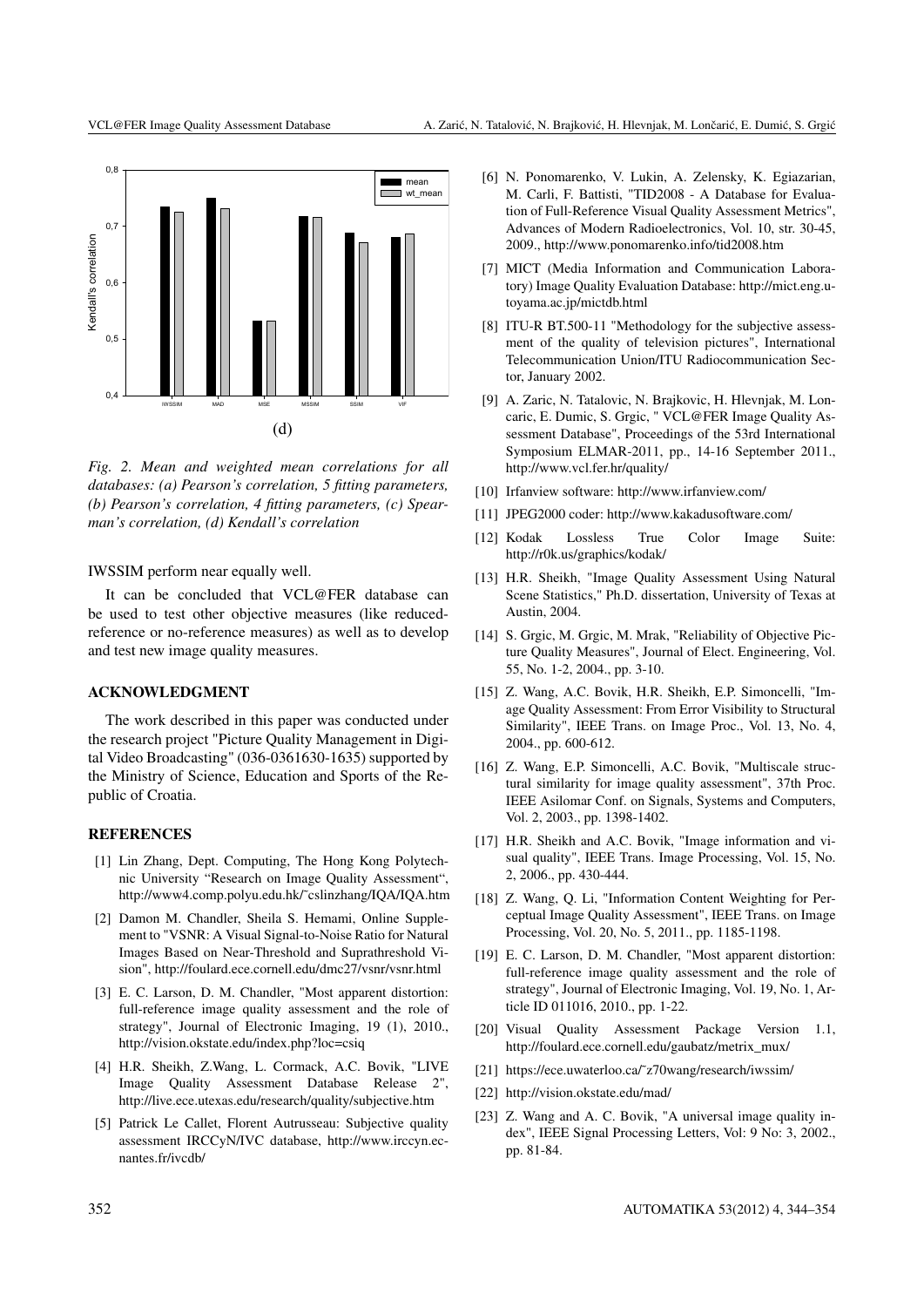- [24] https://ece.uwaterloo.ca/~z70wang/research/ssim/
- [25] E. P. Simoncelli, W. T. Freeman, "The Steerable Pyramid: A Flexible Architecture for Multi-Scale Derivative Computation", 2nd IEEE International Conference on Image Processing, Vol. 3, 1995., pp. 444-447.
- [26] P. J. Burt and E. H. Adelson, "The Laplacian pyramid as a compact image code", IEEE Trans. Communications, Vol. 31, 1983., pp. 532–540.
- [27] J. Mannos, D. Sakrison, "The effects of a visual fidelity criterion on the encoding of images", IEEE Trans. Inf. Theory, Vol. 20, No. 4, 1974., pp. 525-535.
- [28] Nocedal, Jorge, Wright, Stephen, "Numerical optimization", New York: Springer, 1999.
- [29] J. Hauke and T. Kossowski, "Comparison of values of Pearson's and Spearman's correlation coefficient on the same sets of data", Proceedings of the MAT TRIAD 2007 Conference, Bedlewo, Poland, 2007.
- [30] M. Kendall, "A New Measure of Rank Correlation", Biometrika 30 (1-2), 1938., pp. 81-89.



Andela Zarić received the BSc degree in Electrical Engineering and Information Technology and the MSc degree (*summa cum laude*) in Information and Communication Technology from Faculty of Electrical Engineering and Computing, University of Zagreb, Croatia, in 2009 and 2011, respectively. During her Master studies, from 2009 to 2011, she has been involved in a project on Image Quality Assessment at the Video Communications Laboratory, Faculty of Electrical Engineering and Computing, Univer-

sity of Zagreb. She is now working toward her PhD degree at Instituto de Telecomunicacoes – Instituto Superior Tecnico, Technical University of Lisbon, Portugal. Her current research interests include UWB antennas, reconfigurable antennas, ranging and localization techniques.



Nenad Tatalović was born on 29th of May, 1987 in Zagreb, where he attended the X. gymnasium from 2002 until 2006. He finished Bachelor's degree in the Computing field and Masters' degree in the field of Information and Communication Technology from Faculty of Electrical Engineering and Computing, University of Zagreb, Croatia, in 2009 and 2011, respectively. Since finishing college, he works for Ericsson Nikola Tesla in Zagreb, first as a IMS Solution Integrator from 2011 until July of 2012, and then as a Software

Designer from 2012 onwards.



Nikolina Brajković was born in Zagreb, 1986. She received the B.Sc. and M.Sc. degrees in Information and communication technologies from University of Zagreb, Faculty of Electrical Engineering and Computing, Zagreb, Croatia, in 2009 and 2012 respectively. She is currently an intern in NATO Headquarter, Brussels, Belgium.



Hrvoje Hlevnjak was born on 19th of September, 1987 in Zagreb where he finished X. gymnasium between 2002 and 2006. After finishing high school he enrolled to the Faculty of Electrical Engineering and Computing, at University of Zagreb, where he got his Bachelor's degree in Computing in 2009, and Master's degree in Information and communication technology. After finishing college he worked as Information security specialist at Mack IT, and is currently working as a Software developer at Lemax.



Matej Lončarić was born in Zagreb, 1987. He received the M.Sc. degree in Information and Communication Technology from University of Zagreb, Faculty of Electrical Engineering and Computing, Zagreb, Croatia in 2012. He currently works on first private commercial television station, Nova TV, as New Media Producer. His research interests include digital television, Picture Quality Measurements, Live Video Streaming, Internet Communications, Web production, Project Development and Organiza-

tion.



Emil Dumić was born in Zagreb, 1985. He received the B.Sc. and Ph.D. degrees in electrical engineering from University of Zagreb, Faculty of Electrical Engineering and Computing, Zagreb, Croatia, in 2007 and 2011 respectively. He is currently a Ph.D. at the Department of Wireless Communications, Faculty of Electrical Engineering and Computing, University of Zagreb, Croatia. His research interests include image interpolation, wavelet transforms, image quality and digital television.



Sonja Grgić was born in Vukovar, Croatia. She received the B.Sc., M.Sc. and Ph.D. degrees in electrical engineering from University of Zagreb, Faculty of Electrical Engineering and Computing, Zagreb, Croatia, in 1989, 1992 and 1996, respectively. Since 1989 she is with Faculty of Electrical Engineering and Computing, where presently she is Full Professor at the Department of Wireless Communications. She is author or coauthor of 4 book chapters, 18 papers published in scientific journals and more that 120 papers

published in conference proceedings. She was editor of 8 international conference proceedings. She has participated in 10 domestic and international scientific projects. Her research interests include digital television, picture quality assessment, video compression, wavelet analysis for image processing and compressive imaging. Prof. Grgic is active member of SMPTE, EURASIP, KoREMA and Elmar. Since 1998 she is a member of the Croatian Academy of Engineering (HATZ). She received the silver medal "Josip Lončar" from the Faculty of Electrical Engineering and Computing in Zagreb for an outstanding Ph.D. thesis and annual award "Rikard Podhorsky" for year 2006 from HATZ.